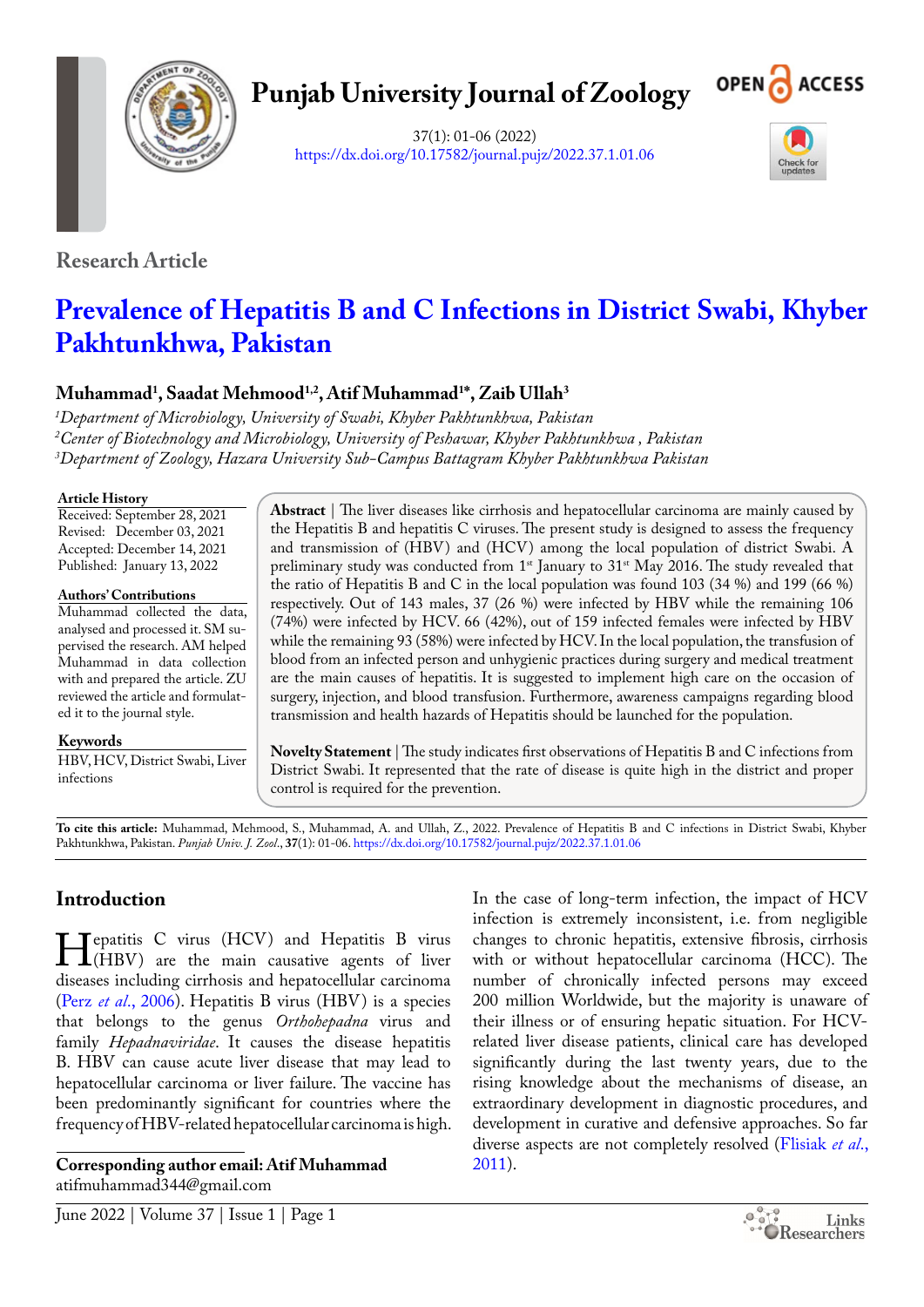Hepatitis C virus (HCV) is an enveloped virus containing a 9.6 kb single-stranded RNA genome and a diameter of 40-50 nm ([Clements](#page-4-2) *et al*., 2010) a member of the Flaviviridae family and genus hepacivirus ([Muhammad and Jan, 2005](#page-4-3)). HCV core protein produces the capsid, surrounded by a lipid bilayer containing the envelope glycoproteins, E1 and E2 on the exterior face ([Bronowicki](#page-4-4) *et al*., 1997) In developing countries the major mode of transmission of HCV and B is injections in the health care centers (Hauri *et al*[., 2004\)](#page-4-5) The accumulated epidemiological confirmation state that HCV can be transmitted by sex from an infected partner, most probably by mucosal exposure to infectious blood or fluid derived from serum. However, the transmission of HCV through sexual activity is much lesser than other blood-borne sexually transmitted viruses, e.g. HIV and HBV ([Terrault,](#page-5-0)  [2002\)](#page-5-0).

Earlier than 1991 before the viral inactivation of blood or blood products and selection of blood for anti-HCV, blood transfusion, and organ transplant was the main cause of HCV (Choo *et al*[., 1989;](#page-4-6) [Skidmore](#page-5-1) *et al*., [1990\)](#page-5-1) In about 30–40% of cases the way of transmission of HCV is mysterious (Rania *et al*[., 2012](#page-4-7)). About 20% of the HCV cases are due to traditional risk issues, e.g. injection drug use (IDU) or other parenteral exposure ([Rania](#page-4-7) *et al*., [2012\)](#page-4-7). In hospitalized positions, the HCV is transferred from patient to patient through disturbing procedures, e.g. colonoscopy, surgical depiction, the inclusion of an intravascular catheter, partaking of multi-dose ampoules, and partaking of dialysis contrivance (Rania *et al*[., 2012\)](#page-4-7). Due to accidental single needle stick transmission of HCV in the medical personnel range from 4% to 10% ([Ross](#page-5-2) *et al*[., 2000](#page-5-2)). According to the report published by World Health Organization (WHO) worldwide about 170 million people are with chronic HCV while 350 million people are with prolonged HBV infection ([Previsani](#page-4-8) *et al*., [2002;](#page-4-8) [WHO, 2008\)](#page-5-3).

In Pakistan, few of the seroepidemiological surveys accompanied in various locations reported that the frequency of HCV is around 8–10% [\(Khokhar](#page-4-9) *et al*., 2004; [Mujeeb](#page-4-10) *et al*., 2000). A study reported that the prevalence of hepatitis C in Punjab is 6.7%, in Sindh 5%, Khyber Pakhtunkhwa 1.1%, and Baluchistan 1.5%, while the prevalence of hepatitis B in Punjab is 2.4%, Sindh 2.55%, Khyber Pakhtunkhwa 1.31 % and Baluchistan is 4.3% ([Siddique and Sohag, 2010](#page-5-4)).

So for interferon alfa was the only available therapy for hepatitis C patients. It was found in a research that after 48 weeks only 15 to 20 percent of the patient's serum HCV RNA levels were undetectable [\(Hoofnagle](#page-4-11) *et al*., [1997\)](#page-4-11). The relapsed patients of hepatitis C suggest that combining treatment of interferon with ribavirin is more effective than using it alone [\(Schvarcz](#page-5-5) *et al*., 1995; [Schalm](#page-5-6) 

*et al*[., 1997](#page-5-6)). For preventing the infection of hepatitis B the vaccine is an effective means by producing enough quantity of antibodies in about 95% of recipients. HBV envelope gene synthesizes three proteins of different lengths; the two larger proteins are pre S1 and pre S2 while the smaller is S protein. The hepatitis B vaccine available on a commercial level is recombinant surface antigen derived from the yeast of the small S protein alone. The hepatitis B vaccine produces antibodies that target the "a" determinant of surface antigen [\(Rahimullah](#page-4-12) *et al*., 2015).

# **Materials and Methods**

The present study is a descriptive-analytical survey about the prevalence of Hepatitis in selected areas. The current prevalence study was conducted at various locations of District Swabi (e.g. Anbar, Zaida, Khunda, Swabi city, Mal Lara, Tandkoi, and ChotaLahoor). The study was conducted during January-May 2016. A descriptive analysis of the study was done. The different parameters of research were analyzed based on statistical results.

## **Results and Discussion**

This was the first study conducted in district Swabi regarding the prevalence of hepatitis B and C. Most peoples of this area are farmers and the main crops of the said area are tobacco, maize, wheat, sugarcane, vegetables (tomatoes, spinach, potatoes, and cabbage), and fruits (plums, citrus, and apricots).

## *Demographical distribution of hepatitis B and C Gender wise distribution*

In the current study, a total of 302 hepatitis patients were investigated having a ratio of 143 (47 %) male and 159 (53%) females. Out of 143 males, 37 (26 %) were infected by HBV while the remaining 106 (74%) were infected by HCV. 66 (42%) of the 159 infected females were infected by HBV while the remaining 93 (58%) were infected by HCV, [Figure 1.](#page-1-0)



<span id="page-1-0"></span>**Figure 1: Gender wise distribution of Hepatitis B and C.**

The number of HCV<sup>+ve</sup> patients was more than HBV<sup>+ve</sup> patients, i.e. 199 (66%) and 103 (34%), respectively. If we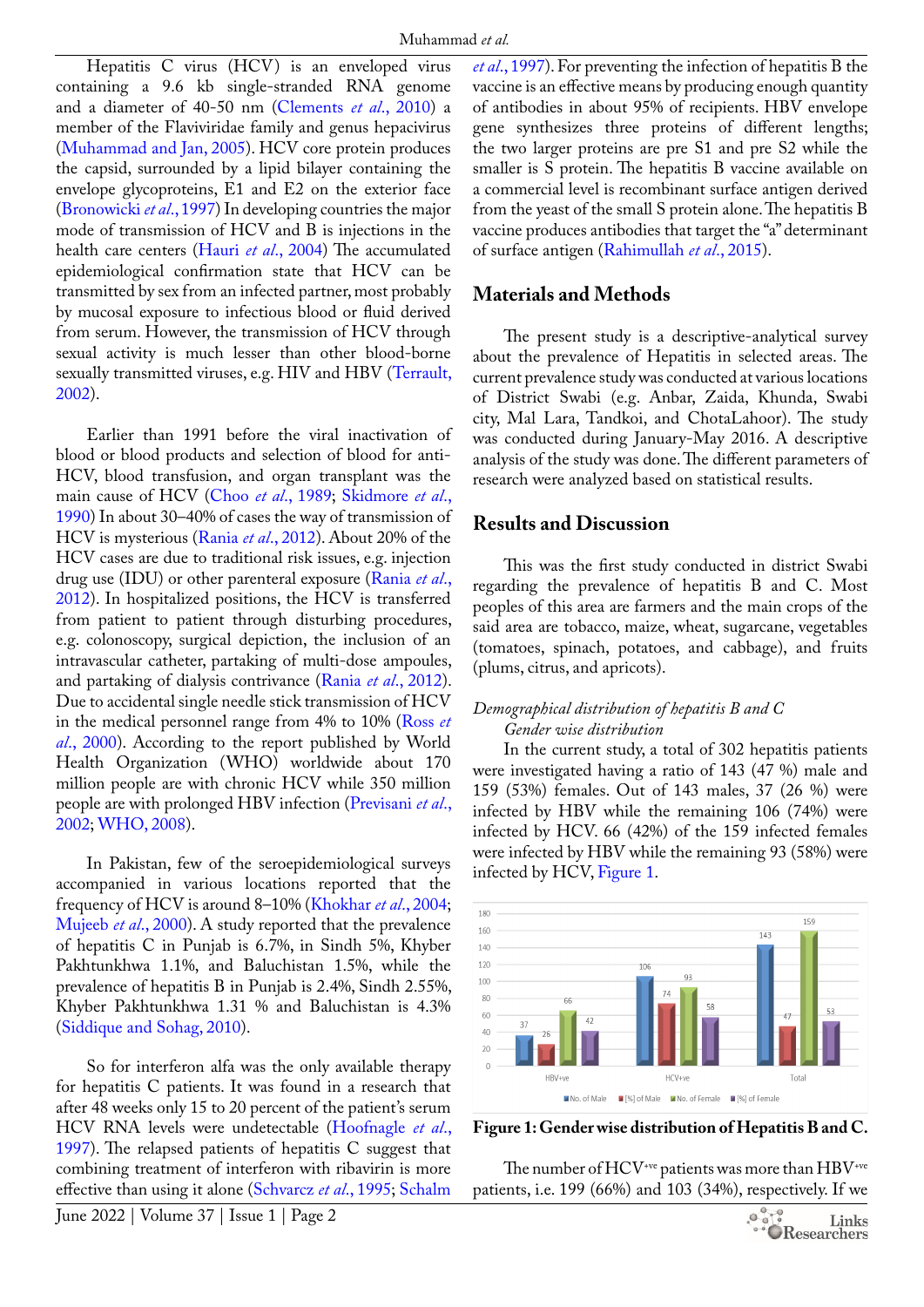consider the patients based on education 114 (80 %) of 143 males were educated while the remaining 60 (20 %) were found uneducated, furthermore 12 (8 %) of 159 females were educated while the left behind 116 (92 %) was found uneducated, [Figure 2](#page-2-0).



<span id="page-2-0"></span>**Figure 2: Education-wise distribution of Hepatitis B and C.**

#### *Age-wise distribution*

For age-wise distribution the hepatitis patients were divided into four groups, including group 1: 1-14 years, group 2: 15-44 years, group 3: 45-64, and group 4: >65 years. The age-wise distribution shows that the maximum number of cases 216 (71.5%) were recorded in age group 2: 15-44 years followed by 48 (16 %) in age group 3: 45- 64 years while in age group 1: 0-14 and 4: >65 years the number of cases were36 (12 %) and 2 (0.5 %), respectively, [Figure 3.](#page-2-1)



<span id="page-2-1"></span>**Figure 3: Age-wise distribution of Hepatitis B and C.**

The marital status of patients was also evaluated and found that out of 302, 192 (63.6 %) patients including 55(28.6%) male and137(71.4) female were found married while the remaining 103 (36.4%) patients including 88(80%) male and 22(20%)female were unmarried [Figure](#page-2-2)  [4.](#page-2-2) Based on family status 21 (7%) patients were belonging to single-family while all the remaining 281 (93 %) were belonging to the joint family systems, [Figure 5](#page-2-3).

## *Specific categories of hepatitis B and hepatitis C*

Considering the 126 educated patients for education categories, they were categorized into metric, intermediate, graduate, and master and analyzed that it was 78 (61.5

%), 41 (32.5%), 6 (5%), and 1 (1%), respectively. The travel history was also questioned by the patients, only 5 (2%) of 302 patients described while all the remaining 297 (98%) were unaware of their travel history.



<span id="page-2-2"></span>**Figure 4: Marital status wise distribution of Hepatitis B and C.**



<span id="page-2-3"></span>**Figure 5: Family status wise distribution of Hepatitis B and C.**

Based on occupation it was investigated that out of 302 patients the number of housewife female were 130 (43%), while 10 (3%) including 4 male and 6 female were teachers, 134 (44%) were male farmers, 11 (3%) were male students and the remaining 17 (6%) were private male. The physical illness and symptoms that determine the Hepatitiswas thoroughly examined and related to confirmation of the disease is suspected persons. The risk factors of their disease were determined and found that the highest number of risk factors in patients were 127 (42%) from unknown reasons, 61 (20%) from a blood transfusion, 47 (16 %) from surgery, 33 (11 %) from any contact with an infected person, 21 (7 %) from by birth and 13 (4 %) from hemodialysis, [Table 1.](#page-3-0)

### *Factors wise distribution of hepatitis B and C patients*

During the current cross-sectional study 1 (0.3%) patient was found with having post-vaccination while the remaining entire 301 (99.7%) patients were found with no post-vaccination. During the study the drinking water status was questioned and found that the highest number, 251 (83%) were for drinking well water, 45 (15%) for tap water, 6 (2%) for the stream, and no other patient was found as drinking water from any other sources. The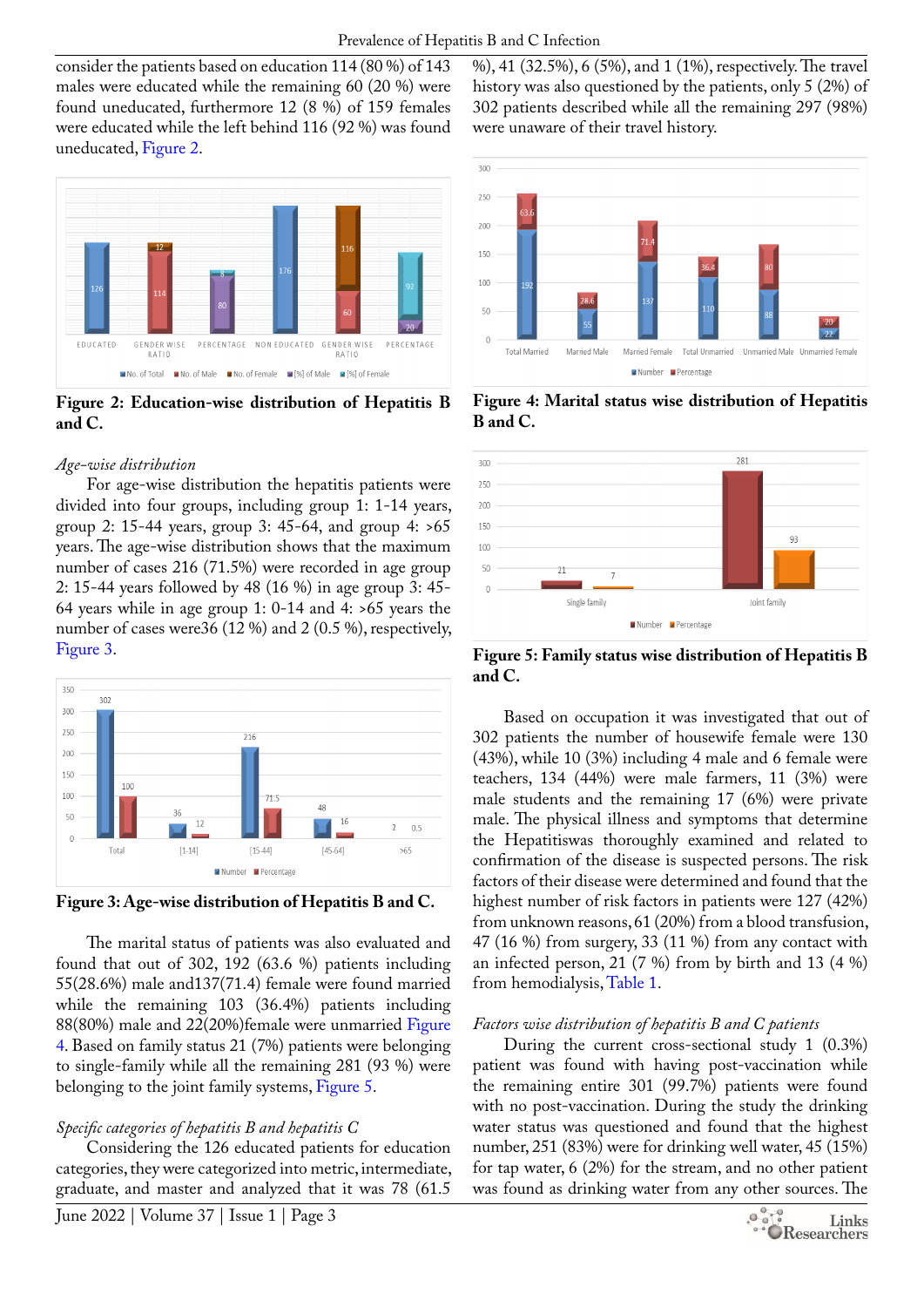sewage system of their houses was such that for 193 (64%) patients houses it was poor, for 88 (29%) developed and for 21 (7%) found very poor. Based on the monthly income it was found that the highest 187 (62%) patients belonging to families having monthly income 10000, 85 (28%) having 11000-25000 and the remaining 30 (10%) had a monthly income above 25000, [Table 2.](#page-3-1)

From the current study, it was found that the number of hepatitis C patients 199 (66%) were more than hepatitis B 103 (34%). Our study is correlated with another study that reported that out of 88 hepatitis patients 76 (84%) were infected by HCV while the remaining 12 (16 %) were infected by HBV ([Jutavijittum](#page-4-13) *et al*., 2007). Similarly, literature also reported that hepatitis C was more prevalent than hepatitis B (Gul *et al*[., 2009\)](#page-4-14).

It was found in the present study that the number of married patients was more than unmarried patients, i.e. 199 (66% including 138 males and 61 females) and 103 (34% including 90 males and 13 females), respectively. About same results were found in another study that recorded married and unmarried patients with a ratio of 104 (72%) and 40 (28%), respectively [\(Rahimullah](#page-4-12) *et al*., 2015).

In the current study, it was surprisingly found that females were more infected than males with a slight difference, i.e. 159 and 143, respectively. In most of the studies, the finding stated that males are more infecting than females (Nafeh *et al*[., 2000](#page-4-15)). The reason for our unexpected result may be that, as blood transfusion and surgery were found the main cause of hepatitis in the mentioned area so females are mostly greatly exposed to the said risk factors by baby birth factors, etc.

In the present study, it was found that hepatitis was mostly found in age group 2: 15-44 years which was 216 (71.5%). Our result coincides with the findings of  $(Rey-$ [Cuille](#page-4-16) *et al*., 2012; [Abdel–Hady and Kelly](#page-4-17), 2013) who reported that the chances of hepatitis are increasing in age 30- 40 ([Rey–Cuille](#page-4-16) *et al*., 2012; [Abdel–Hady and Kelly,](#page-4-17) 2013).

The socio-economic activities can enhance the risk of disease and that is the reason for having more patients in the married category. In the current study same findings were found regarding the prevalence of hepatitis B and C in married and unmarried, i.e. 199 (66%) and 103 (34%) respectively. The reason might be due to lack of awareness in people that have pre-exposure before marriage which is then transmitted to his or her partner.

During the current study, it was found that uneducated peoples were more infected than educated, i.e. 176 (58%) and 126 (42%), respectively. Also, it is analyzed from the questioner of the current study that only 5 of 302 patients were aware regarding their travel history whereas all the remaining 297 were unaware. The reason might be that uneducated peoples are mostly unaware of the risk factors of hepatitis, that's why most of them were unaware of the travel history of their disease. Based on occupation it was found that out of 302 patients mostly housewife females were infected, i.e. 130 (43%).

<span id="page-3-0"></span>

| Table 1: Effects of different factors on the distribution of hepatitis B and C. |
|---------------------------------------------------------------------------------|
|---------------------------------------------------------------------------------|

| <b>Education categories</b> |                   | <b>Travel history</b> |                  |               |              |
|-----------------------------|-------------------|-----------------------|------------------|---------------|--------------|
| Metric                      | Intermediate      | Graduate              | Master           | Yes           | No           |
| 78                          | 41                | 6                     | $\mathbf{1}$     | 5             | 297          |
| Occupation                  |                   |                       |                  |               |              |
| Total                       | Housewife females | Teachers              | Farmer males     | Students male | Private male |
|                             |                   | Male<br>Female        |                  |               |              |
| 302                         | 130               | 4<br>6                | 134              | 11            | 17           |
| Symptoms                    |                   |                       |                  |               |              |
| Fatigue                     | weight loss       | Pain                  | Anorexia         | Anoxia        |              |
| 100%                        | 100%              | 100%                  | 100%             | 100%          |              |
| Risk factor                 |                   |                       |                  |               |              |
| <b>Blood Transfusion</b>    | Surgery           | Hemodialysis          | Any contact with | By birth      | Unknown      |
|                             |                   |                       | infected person  |               |              |
| 61                          | 47                | 13                    | 33               | 21            | 127          |

<span id="page-3-1"></span>**Table 2: Post-vaccination, drinking water, sewage system, and monthly income-wise distribution of hepatitis B and C patients.**

| Post vaccination |      | Drinking water |                |                |               |
|------------------|------|----------------|----------------|----------------|---------------|
| Yes              | No   | Tap water      | Well water     | <b>Streams</b> | Other sources |
|                  | 301  | 45             | 251            |                |               |
| Sewage system    |      |                | Monthly income |                |               |
| Developed        | Poor | Very poor      | 10000          | 11000-25000    | Above 25000   |
| 88               | 193  |                | 187            | 85             | 30            |

June 2022 | Volume 37 | Issue 1 | Page 4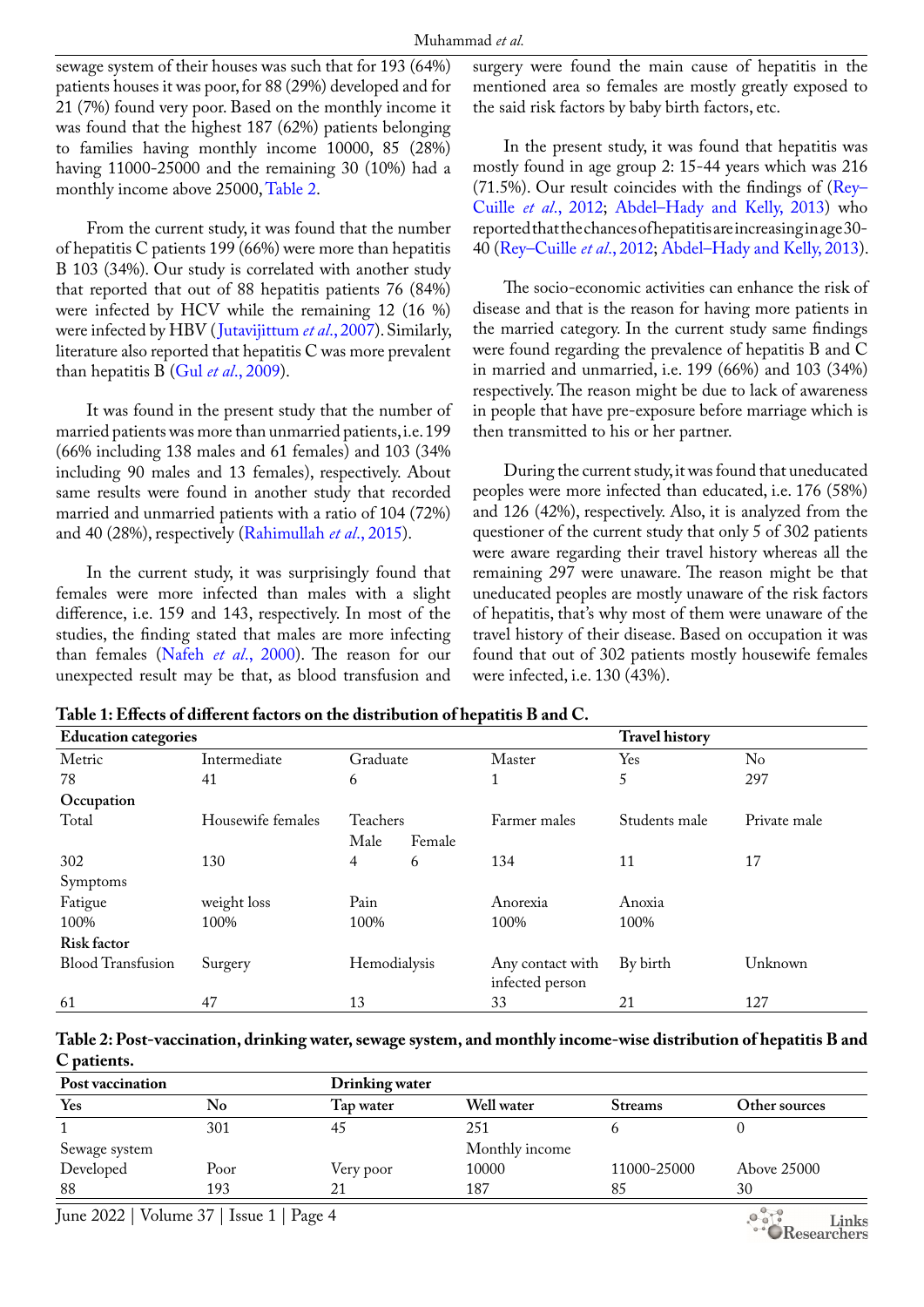As the districtSwabi belongs to rural areas so the peoples of this area are unaware of the post-vaccination of hepatitis. During the study, the drinking water status was questioned, and found that the highest number, 251 (83%) were for well water. The sewage system of their houses was such that for 193 (64%) patients' houses it was poor. Based on the monthly income it was found that the highest 187 (62%) patients were belonging to families having a monthly income of 10000. As well water is suitable for drinking but the highest ratio of poor sewage system and the low-income status of the mentioned area indicated that these peoples are mostly poor and uneducated so they are not fully aware regarding the cause, transmission, spread and protection of the said infections.

# **Conclusions and Recommendations**

The current study revealed that Hepatitis B was found in more patients than Hepatitis C. In addition, Hepatitis was found mostly in females than the male with a slight difference. Different factors affect the frequency and occurrence of hepatitis B and C with different degrees of effectiveness. It is suggested to implement high care on the occasion of surgery, injection, and blood transfusion. Furthermore, many awareness campaigns are needed to aware the population of the risk and transmission of Hepatitis B and C infections.

*Conflict of interest*

The authors have declared no conflict of interest.

# **References**

- <span id="page-4-17"></span>Abdel-Hady, M., and Kelly, D., 2013. Chronic hepatitis B in children and adolescents: Epidemiology and management. *Pediatr. Drugs,* **15**: 311–317. [https://](https://doi.org/10.1007/s40272-013-0010-z) [doi.org/10.1007/s40272-013-0010-z](https://doi.org/10.1007/s40272-013-0010-z)
- <span id="page-4-4"></span>Bronowicki, J.P., Venard, V., and Bott, C., 1997. Patientto-patient transmission of hepatitis C virus during colonoscopy. *N. Eng. J. Med.,* **337**: 237-240. [https://](https://doi.org/10.1056/NEJM199707243370404) [doi.org/10.1056/NEJM199707243370404](https://doi.org/10.1056/NEJM199707243370404)
- <span id="page-4-6"></span>Choo, Q.L., Kuo, G., wasiner, A.J., Overby, L.R., Bradley, D.W., and Houghton, M., 1989. Isolation of a cDNA clone derived from a blood-borne non-A, non-B viral hepatitis genome. *Science*, **244**: 359–362. <https://doi.org/10.1126/science.2523562>
- <span id="page-4-2"></span>Clements, J., Coghlan, B., Creati, M., Locarnini, S., Tedderd, R.S., and Torresie, J., 2010. Global control of hepatitis B virus: does treatment-induced antigenic change affect immunization? *Bull. World Hlth. Organ.,* **88**: 66–73. [https://doi.org/10.2471/](https://doi.org/10.2471/BLT.08.065722) [BLT.08.065722](https://doi.org/10.2471/BLT.08.065722)
- <span id="page-4-1"></span>Flisiak, P., Xavier, F., and Mario, M., 2011. EASL clinical practice guidelines: Management of hepatitis C virus infection. *J. Hepatol.*, **55**: 245–264. [https://doi.](https://doi.org/10.1016/j.jhep.2011.02.023)

[org/10.1016/j.jhep.2011.02.023](https://doi.org/10.1016/j.jhep.2011.02.023)

- <span id="page-4-14"></span>Gul-e-Atif, Jamal, N., and Abbas, H., 2009. Seropositivity of Hbs Ag and Anti HCV in Rawalpindi and Islamabad and analysis of risk factors. *Ann. Inst. Med. Sci.,* **5**: 242–244.
- <span id="page-4-5"></span>Hauri, A.M., Armstrong, G.L. and Hutin, Y.J., 2004. The global burden of disease attributable to contaminated injections given in health care settings. *Int. J. STD AIDS*, **15**: 7-16. [https://doi.](https://doi.org/10.1258/095646204322637182) [org/10.1258/095646204322637182](https://doi.org/10.1258/095646204322637182)
- <span id="page-4-11"></span>Hoofnagle, J.H., and Di Bisceglie, A.M., 1997. The treatment of chronic viral hepatitis. *N. Engl. J. Med.*, **336**: 347-356. [https://doi.org/10.1056/](https://doi.org/10.1056/NEJM199701303360507) [NEJM199701303360507](https://doi.org/10.1056/NEJM199701303360507)
- <span id="page-4-13"></span>Jutavijittum, P., Yousukh, A., Samountry, B., Samountry, K., Ounavong, A., Thammavong, T. and Toriyama, K. 2007. Seroprevalence of hepatitis B and C virus infections among Lao blood donors. *Southeast Asian J. Trop. Med. Publ. Health*, **38**(4): 674.
- <span id="page-4-9"></span>Khokhar, N., Gill, M.L., and Malik, G.J., 2004. General sero-prevalence ofhepatitis C and hepatitis B virus infections in population. *J. Coll. Phys. Surg. Pak.,* **14**: 534–536.
- <span id="page-4-3"></span>Muhammad, N., and Jan, M.A., 2005. Frequency of hepatitis C in Buner, NWFP. *J. Coll. Phys. Surg. Pak.,* **15**: 11-14.
- <span id="page-4-10"></span>Mujeeb, S.A., Shahab, S., and Hyder, A.A., 2000. Geographical display of health information: Study of hepatitis C infection in Karachi. *Pak. Publ. Hlth.,*  **114**: 413–415. [https://doi.org/10.1016/S0033-](https://doi.org/10.1016/S0033-3506(00)00375-9) [3506\(00\)00375-9](https://doi.org/10.1016/S0033-3506(00)00375-9)
- <span id="page-4-15"></span>Nafeh, M.A., Medhat, A., Shehata, M., Mikhail, N.N., Swifee, Y., Abdel–Hamid, M., Watts, S., Fix, A.D., Strickland, G.T., Anwar, W., and Sallam. 2000. Hepatitis C in a community in upper Egypt: Cross sectional survey. *Am. J. Trop. Med. Hyg.,* **63**: 236- 241.<https://doi.org/10.4269/ajtmh.2000.63.236>
- <span id="page-4-0"></span>Perz, J.F., Armstrong, G.L., Farrington, L.A., Hutin, Y.J., and Bell, B.P., 2006. The contributions of hepatitis B virus and hepatitis C virus infections to cirrhosis and primary liver cancer worldwide. *J. Hepatol.,* **45**: 529.<https://doi.org/10.1016/j.jhep.2006.05.013>
- <span id="page-4-8"></span>Previsani, N., Lavanchy, D. and Hepatitis, B., 2002. WHO/CDS/CSR/LYO/2002. 2: Hepatitis B. Geneva: World Health Organization.
- <span id="page-4-12"></span>Rahimullah, Islam, S.U., Bahadar, S., Hayat, A., Daud, M., Hassan, A., Ahmad, A., Ali, F., Khan, M.I. and Rehman, M.U., 2015. Prevalence of hepatitis B and C infection in district Dir, Khyber Paktunkhwa, Pakistan. *World J. Zool.*, **10**: 142-146.
- <span id="page-4-7"></span>Rania, A., Tohme, and Holmberg, S.D., 2012. Transmission of hepatitis C virus infection through tattooing and piercing: A critical review. *Clin. Infect. Dis*., **54**: 1167–1178. [https://doi.org/10.1093/cid/](https://doi.org/10.1093/cid/cir991) [cir991](https://doi.org/10.1093/cid/cir991)
- <span id="page-4-16"></span>Rey-Cuille, M.A., Seck, A., Njouom, R., Chartier, L.,